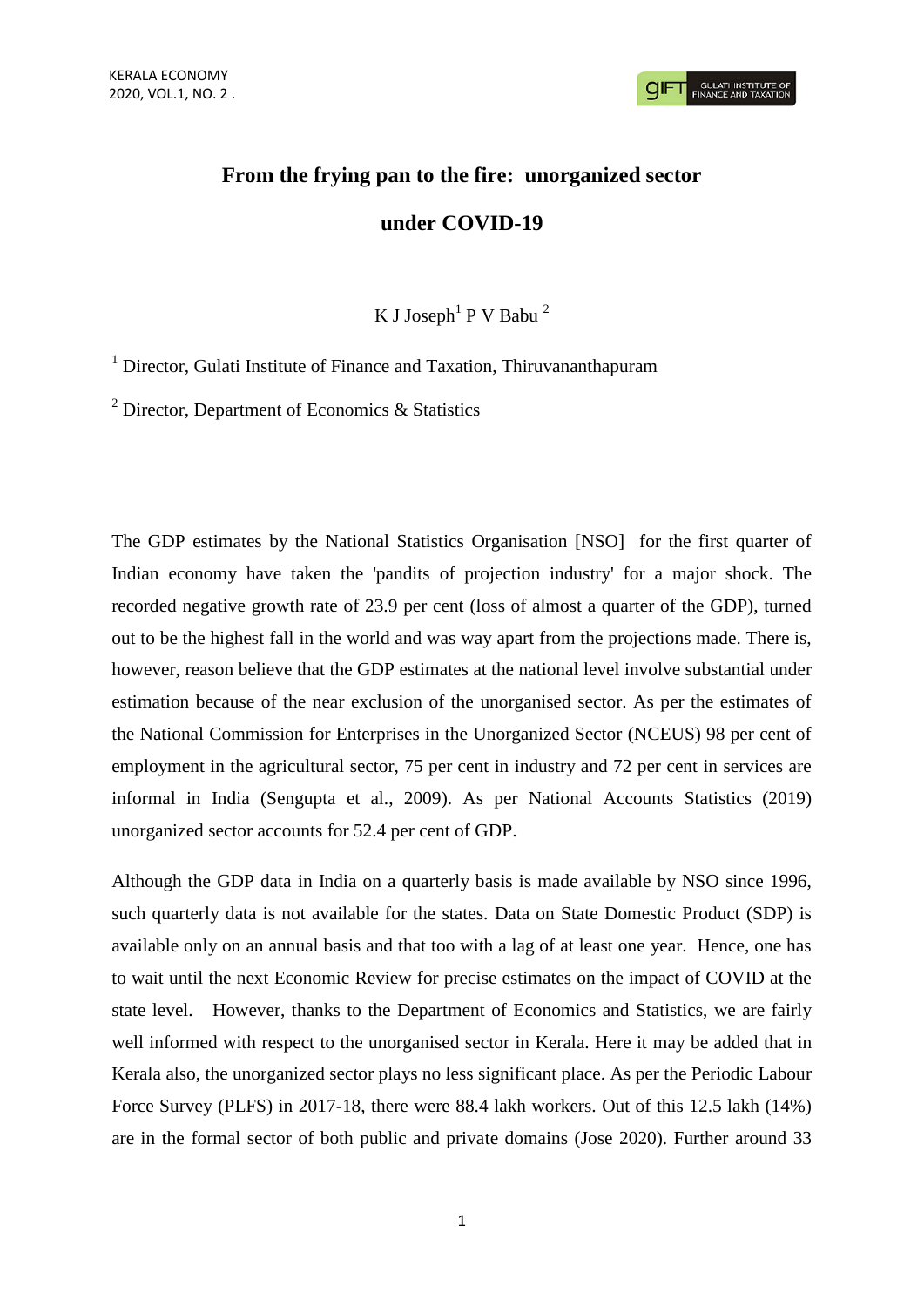KERALA ECONOMY

lakhs (37%) are employed in agriculture and other sectors. The remaining 43 lakhs (49%) are employed in the non-agricultural segment of the unorganised sector.

The informal sector, which dominates our economy, has already been under stress on account of the demonetarisation, poorly implemented GST and the unprecedented flood that followed. What has been the impact of Covid-19 on this sector?

## **COVID impact survey**

Our analysis is based on the data obtained from a quick 'Covid-19 impact survey' conducted by the Department of Economics and Statistics (DES). The sample survey of 9262 units, covering the entire state, gathered information regarding income, employment, operating expenditure, days operated and other related information for a normal month before the lock down period and also for the period since April 2020. In what follows we shall highlight the income and employment loss during the first quarter of the current fiscal. To begin with it may be noted that the survey was confined to enterprises in the non-agricultural sector and did not include construction sector.

Given the sectoral characteristics Covid impact could vary within and between sectors. Thus viewed, agriculture is likely to have lower impact as compared to the industry and services. Within services, hotel and tourism, for example, is said have been most affected as compared to health services. There is also reason to infer that the impact has been more intense in the case of unorganized sector. It is observed that the sample enterprises in four sectors- trade and repair service, manufacturing, hotel and restaurants, real estate, ownership of dwelling and professional services-accounted for 81 per cent of employment and 89 per cent of income.

# **Loss of employment**

With lockdown to ensure social distancing for preventing spread of the pandemic, the loss of employment was as high as 74 per cent in the month of April 2020 and it moderated to 32 per cent in June. For the first quarter as a whole the employment loss has been estimated at 53 per cent (table 1). There has, however, been inter-sectoral difference. In the manufacturing sector that contributed about 35 per cent of the total employment in the sample, recorded employment loss 55 per cent during the first quarter. When it comes to trade and repair services that contributes 27 per cent of the total employment, the estimated loss was slightly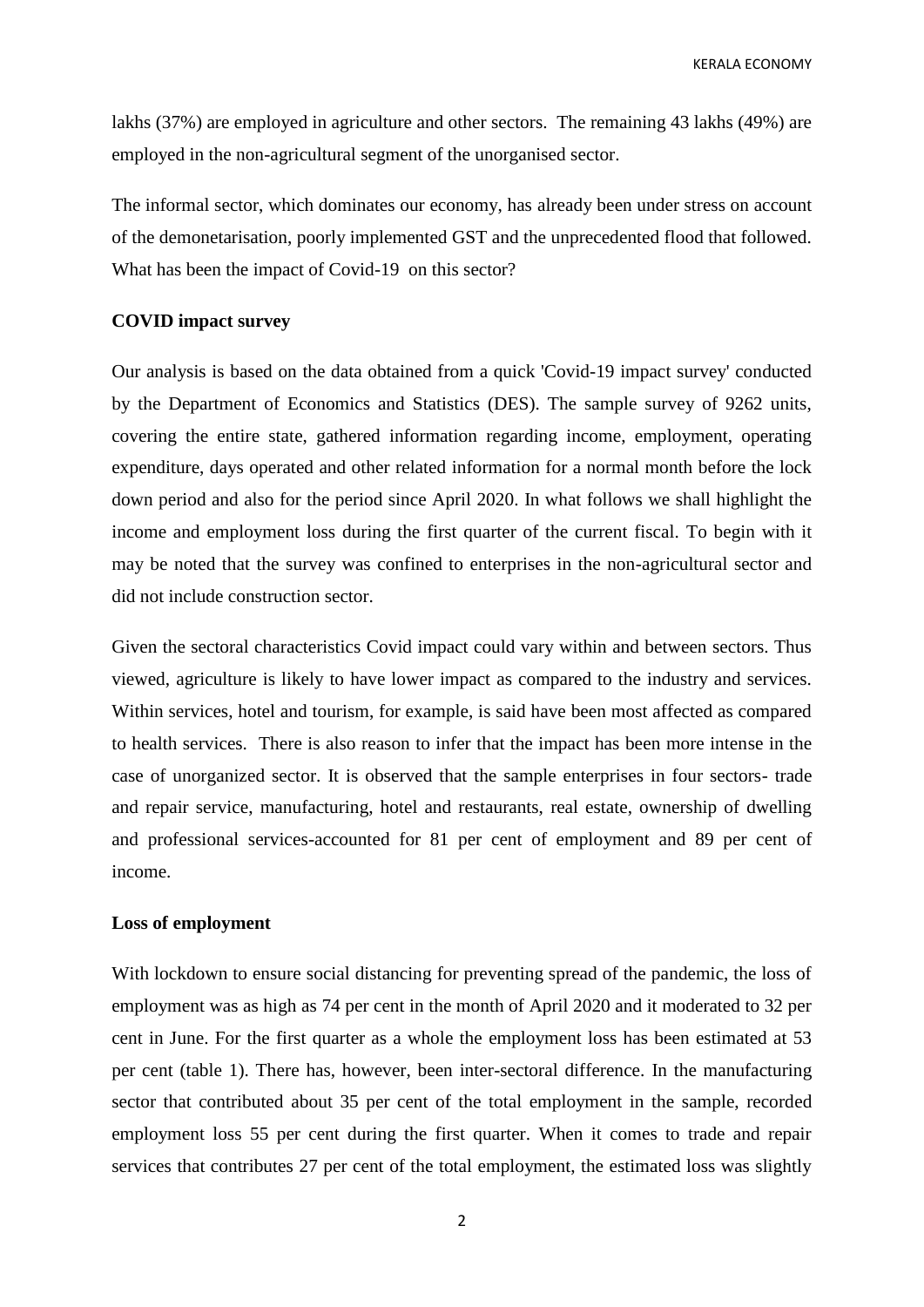lower at 39 per cent. The loss in employment was still higher in hotels and restaurants (64%) and real estate, ownership of dwelling, professional services (52%)

| S1<br>N <sub>o</sub> | Items                                                      | Normal<br>Period Month | Lock down<br>Period<br>Average<br>monthly loss | Normal<br>Period<br>Month | Lock down<br>Period<br>Average<br>monthly loss |
|----------------------|------------------------------------------------------------|------------------------|------------------------------------------------|---------------------------|------------------------------------------------|
| 1                    | Manufacturing                                              | 4948                   | 57.7                                           | 11316                     | 54.6                                           |
| $\overline{2}$       | Electricity, gas, water supply<br>& other utility services | 44                     | 87.2                                           | 77                        | 68.4                                           |
| 3                    | Trade & repair services                                    | 10217                  | 52.3                                           | 8634                      | 39.3                                           |
| $\overline{4}$       | Hotels & restaurants                                       | 1271                   | 82.4                                           | 2848                      | 64.1                                           |
| 5                    | Road transport                                             | 117                    | 93                                             | 260                       | 61.7                                           |
| 6                    | Water transport                                            | 9                      | 75.2                                           | 9                         | 77.8                                           |
| 7                    | Services incidental to<br>transport                        | 18                     | 81.3                                           | 59                        | 60.5                                           |
| 8                    | Communication & services<br>related to broadcasting        | 188                    | 72.6                                           | 541                       | 51.4                                           |
| 9                    | <b>Financial services</b>                                  | 595                    | 57.7                                           | 159                       | 30.6                                           |
|                      | Real estate, ownership of<br>dwelling & professional       |                        |                                                |                           |                                                |
| 10                   | services                                                   | 1148                   | 73.3                                           | 3672                      | 52.2                                           |
| 11                   | Education                                                  | 233                    | 86.7                                           | 1630                      | 76                                             |
| 12                   | Health                                                     | 303                    | 64.7                                           | 708                       | 40.3                                           |
| 13                   | Other services                                             | 737                    | 82.3                                           | 2609                      | 66.4                                           |
|                      | <b>Total</b>                                               | 19828                  | 59.2                                           | 32522                     | 52.7                                           |

**Table 1.** Income and employment loss in sample unorganized Sector in Kerala

## **Income loss**

For the month of April,the loss in income was as high as 79 per cent and it reduced to 39 per cent in June with the estimated loss during the first quarter being 59 per cent. As in the case of employment, there have been inter-sectoral differences. Among the major sectors, having more than 5 percent of total employment, the highest income loss was recorded in Hotels & restaurants (82%) followed by real estate, ownership of dwelling & professional services (73%). It is evident that for the unorganised sector as whole, the income loss (59%) was higher than the employment loss (53%) during the first quarter. This tends to indicate that the workers had to live with reduced number of days of work along with reduced wage rates. Here again there are inter-sectoral differences. In the manufacturing, 55 per cent employment loss led to only a marginally higher income loss (58%)where as in trade and repair services, despite the employment loss being lower at 39 per cent the income loss was